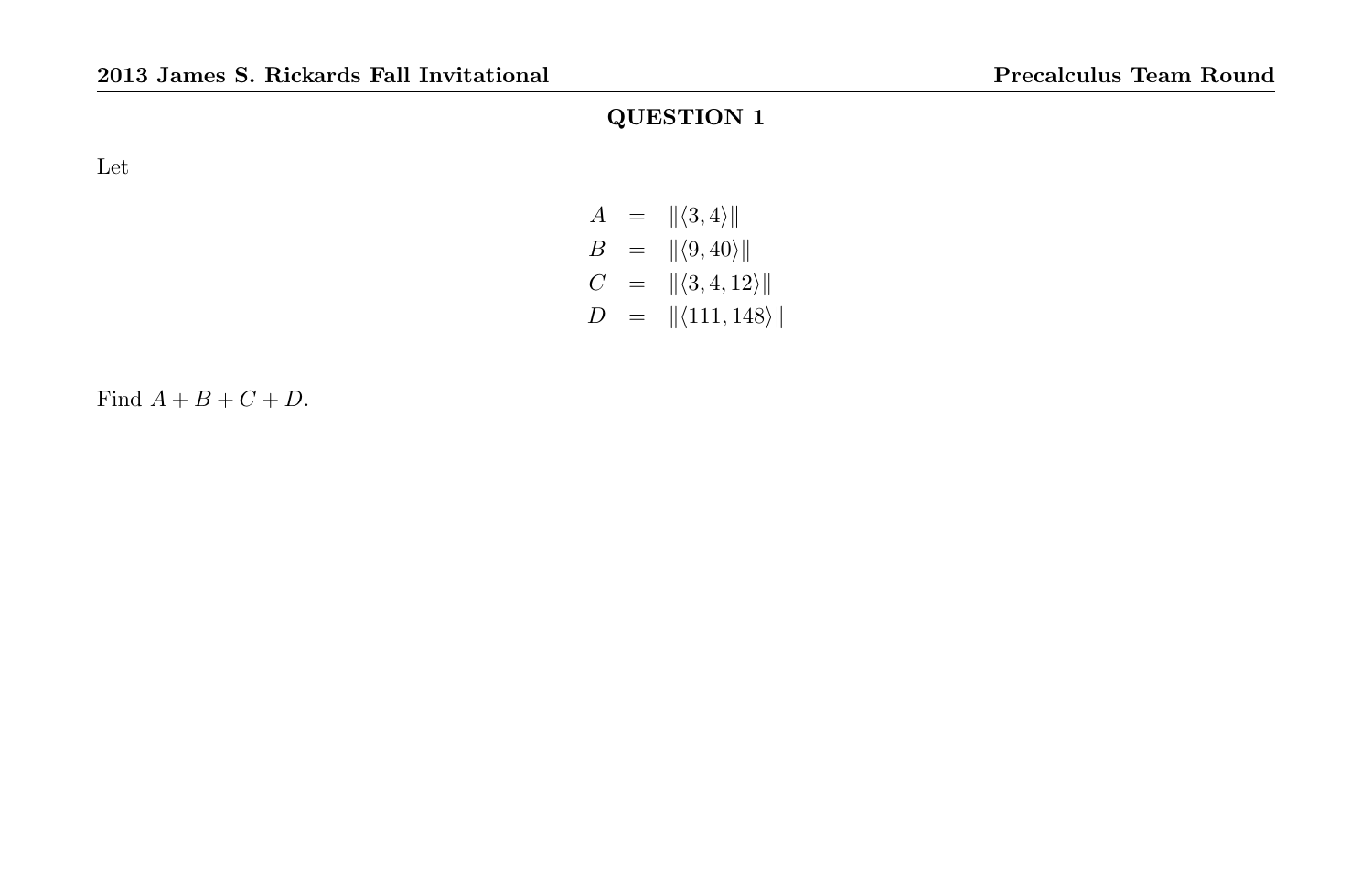Let

$$
A = \sin \frac{\pi}{12} \cos \frac{\pi}{12}
$$
  
\n
$$
B = \cos^2 \frac{\pi}{8} - \sin^2 \frac{\pi}{8}
$$
  
\n
$$
C = \tan \frac{5\pi}{12}
$$
  
\n
$$
D = 4\cos^3 \frac{\pi}{9} - 3\cos \frac{\pi}{9}
$$
 (Hint: expand cos(2 $\theta$  +  $\theta$ ))

Find  $4A + 4B + 4C + 4D$ .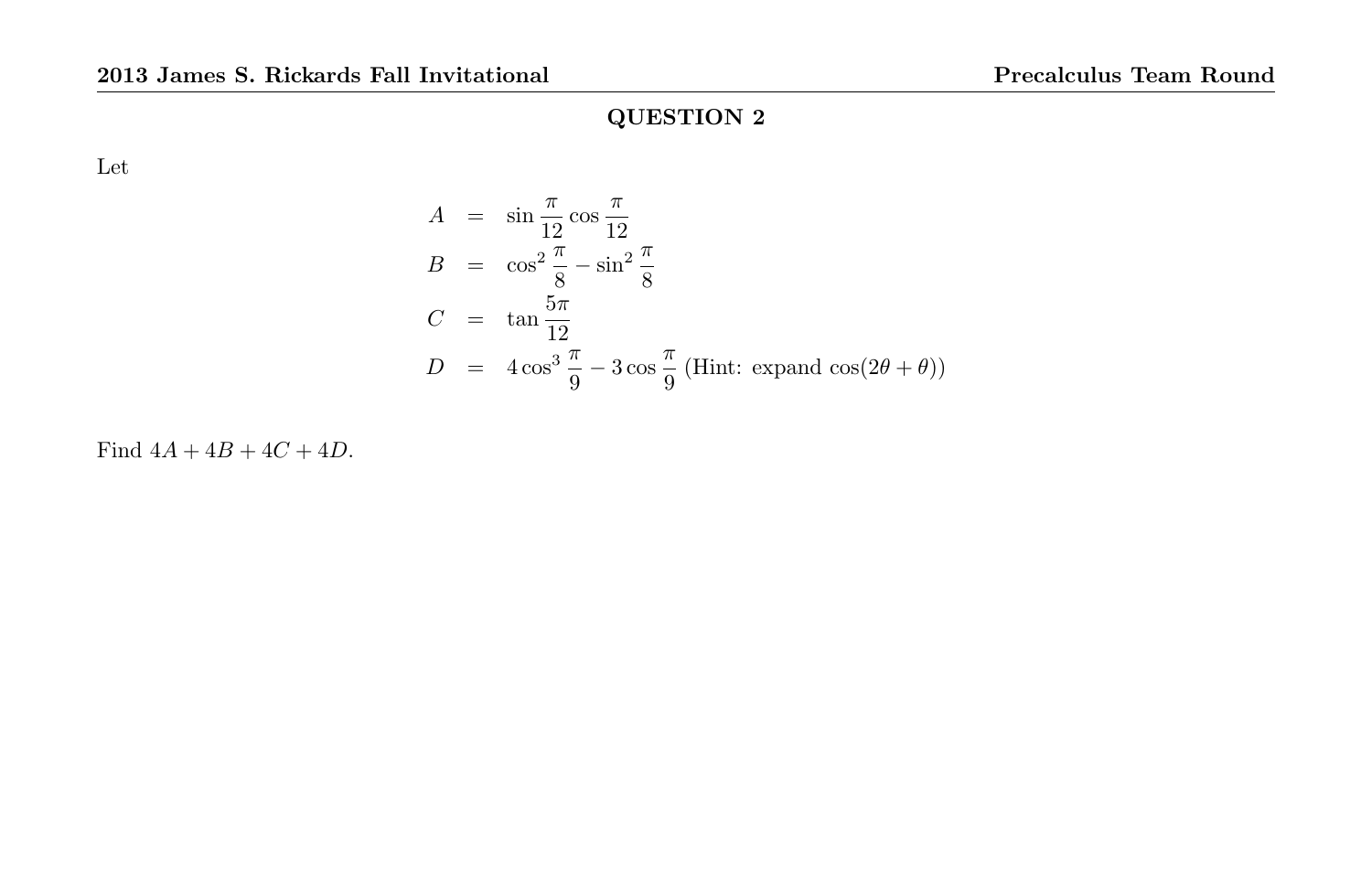Let

$$
A = \sqrt{-2} \cdot \sqrt{-8}
$$
  
\n
$$
B = \text{ the real component of } \sum_{a=1}^{100} \frac{a}{i^a}
$$
  
\n
$$
C = \frac{4}{5 + \frac{4}{5 + \dots}}
$$
  
\n
$$
D = \text{ the real component of } \sqrt{e^{7i\pi}}
$$

Find  $A + B + 2C + D$ .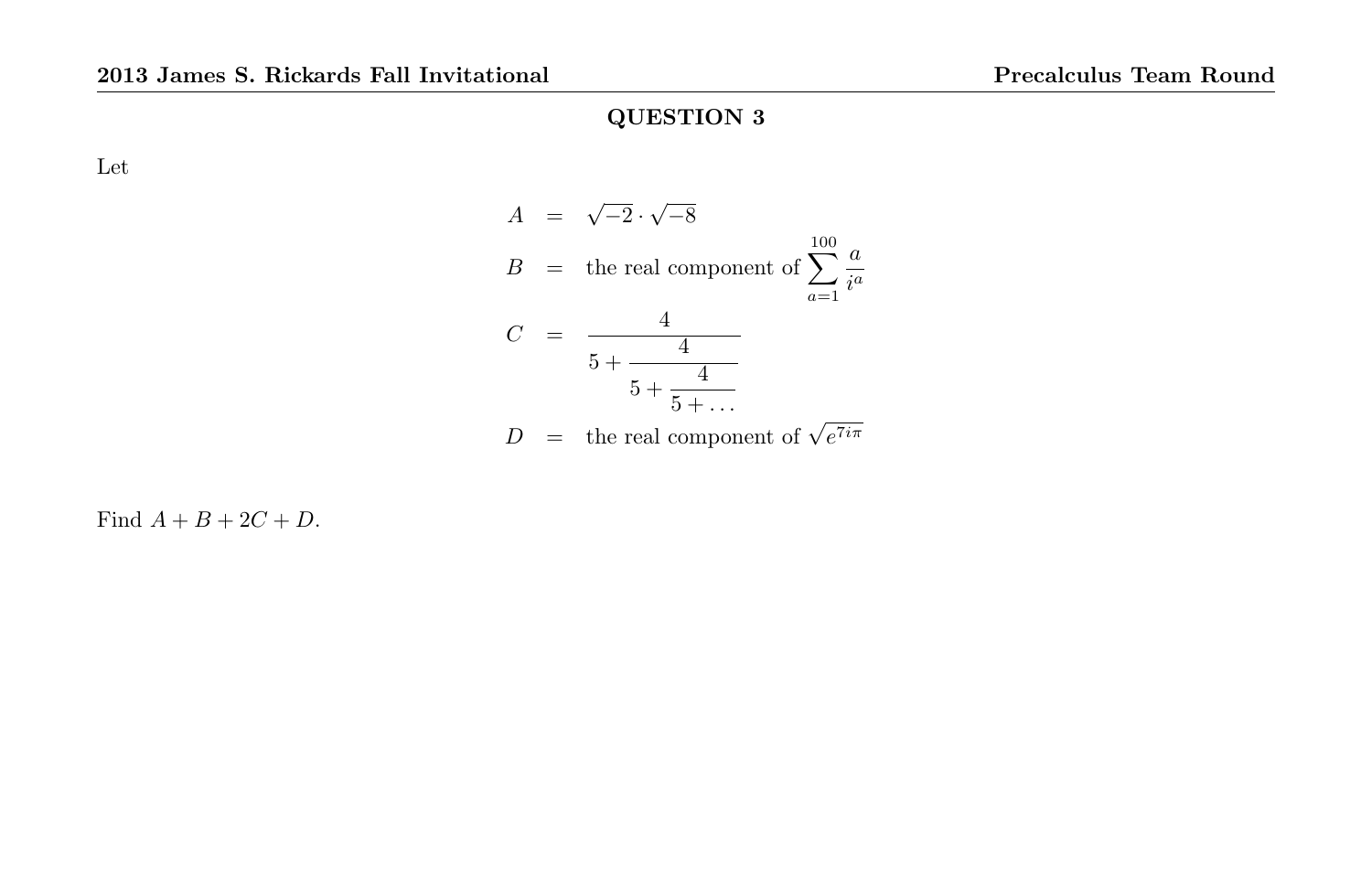Let

- $A =$  the sum of the 5th roots of unity
- $B =$  the product of the 4th roots of unity
- C = the product of the 7th roots of 128
- $D =$  the sum of the 6th roots of 64

Find  $A - B + C + D$ .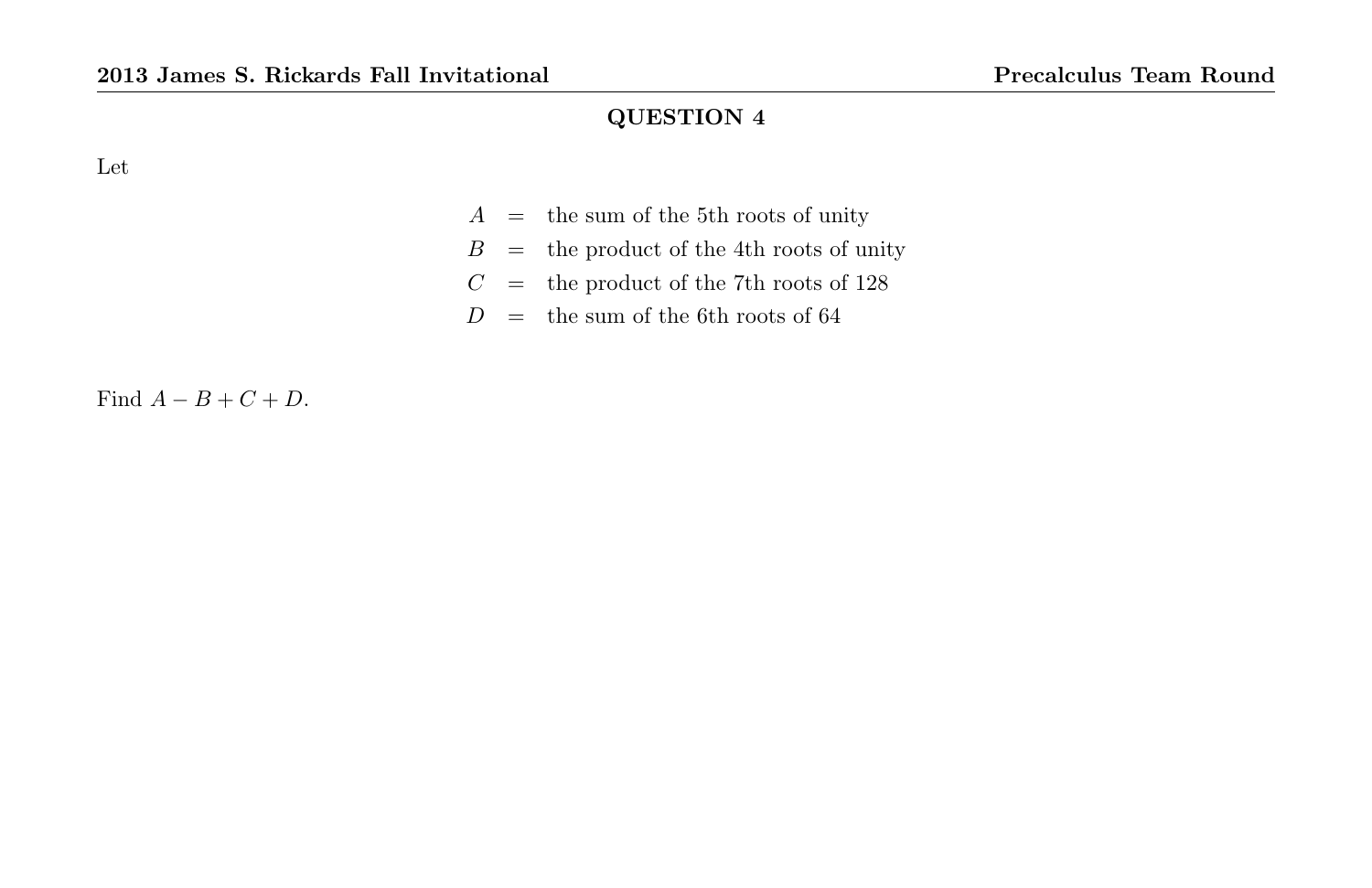Let

- A = the area of triangle ABC when  $AB = 7$ ,  $BC = 7$ , and  $\angle BAC = 30^{\circ}$
- $B =$  the largest possible diagonal with integer length in a quadrilateral with sides 3, 3, 4, and 4
- C = the length of AB in triangle ABC when  $BC = 10$ ,  $\angle BAC = 30^\circ$ , and  $\angle ACB = 60^\circ$
- $D =$  the distance from Awnish to John in yards, if Siddarth is standing 10 yards from John, and Siddarth can see Awnish 5 yards away if he turns his head by 120◦

Find  $\sqrt{3}(4A+C) + B + D^2$ .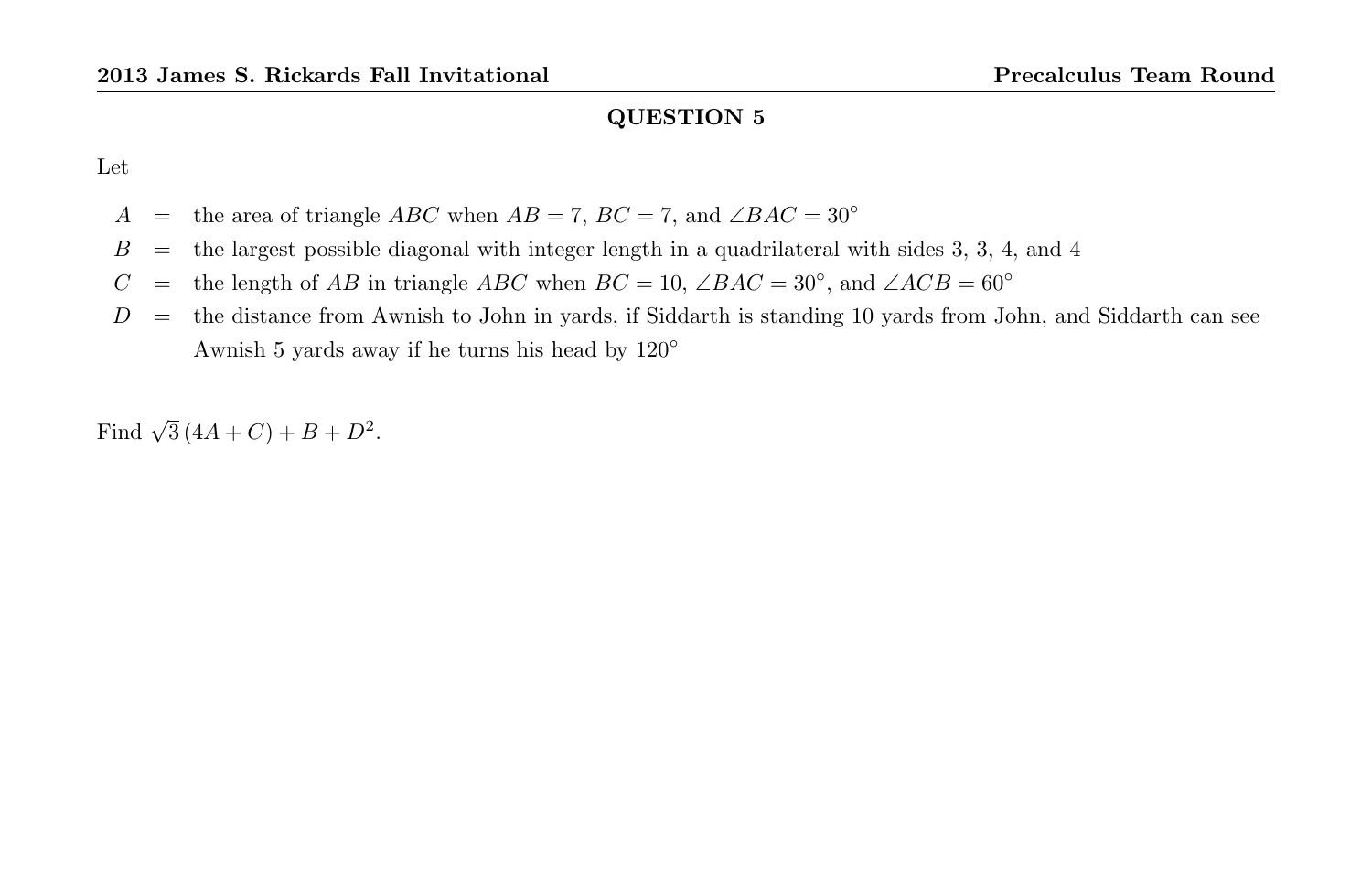Consider the function  $f(x) = -3\cos(4x - 6) - 3$ .

- $A =$  the period of  $f(x)$
- $B =$  the amplitude of  $f(x)$
- $C\quad =\quad$  the value of  $x$  such that  $f(x)=0$  on the interval  $[0,2)$
- $D =$  the sum of the phase shift and the vertical shift of  $f(x)$

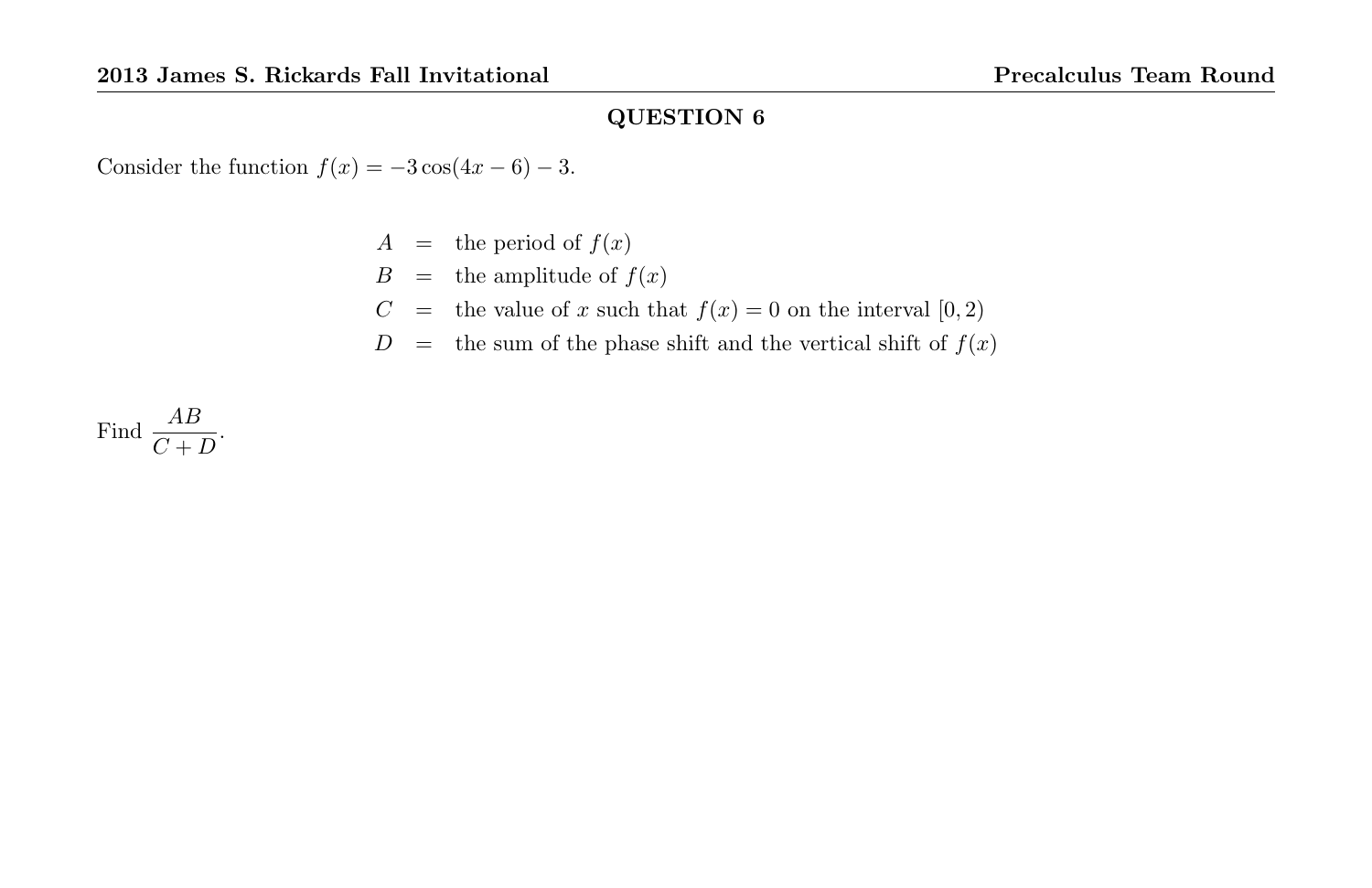Consider the parametric equations  $x(t) = 9 \sec t$  and  $y(t) = 4 \tan t$ . Let

- $A =$  the length of a latus rectum
- $B =$  the eccentricity
- $C = \text{sum of the } x \text{ and } y \text{ coordinates of the center}$

Find  $ABC$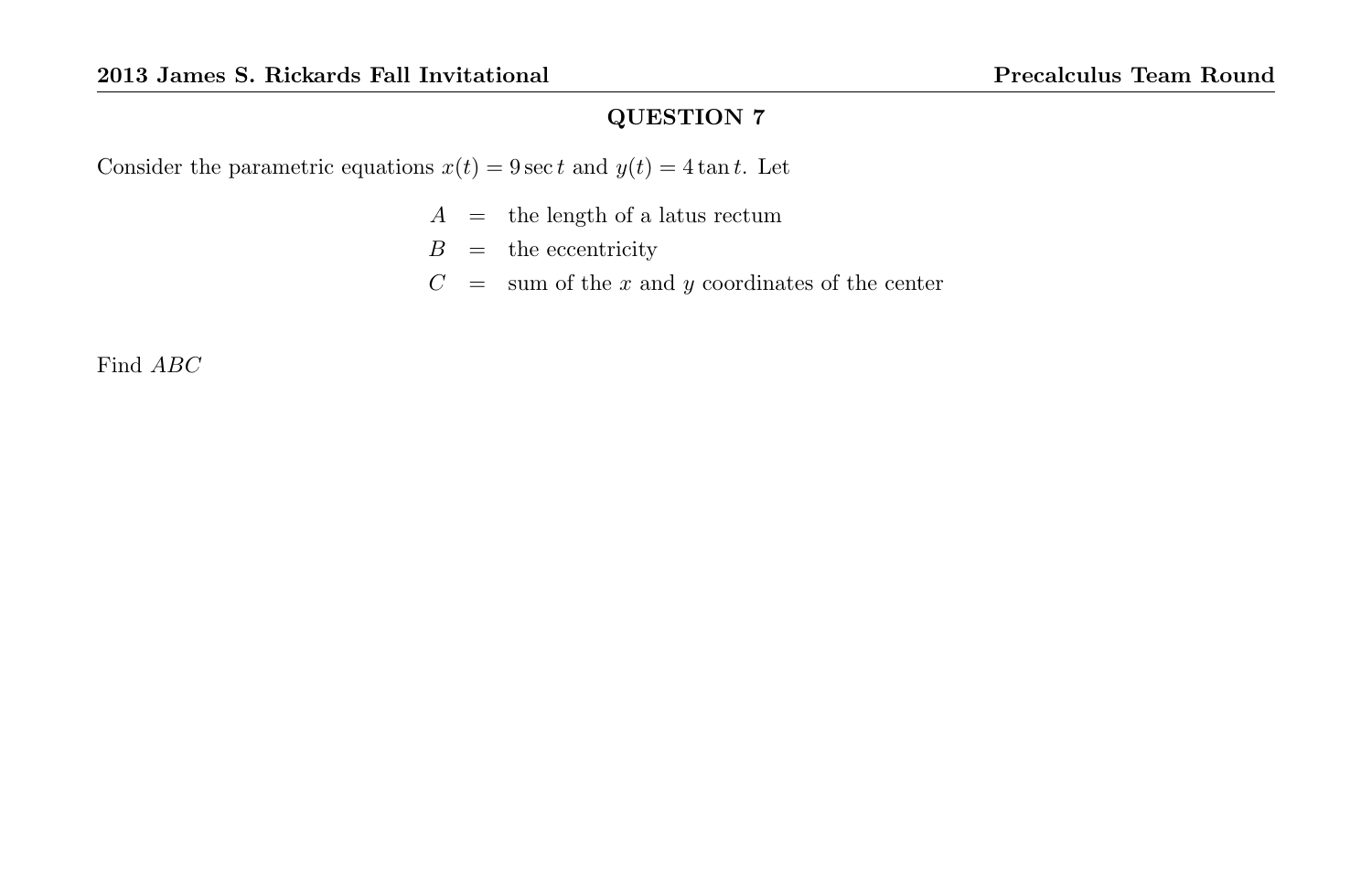Let vector  $I$  be  $\langle 5, 24 \rangle$  and vector  $J$  be  $\langle 7, 12 \rangle.$  Let

$$
A = I \cdot J
$$
  
\n
$$
B = \text{the sum of the components of } I \times J
$$
  
\n
$$
C = ||I||
$$
  
\n
$$
D = \text{the cosine of the angle between } I \text{ and } J
$$

Find 
$$
A + B + C^2 + \frac{D\sqrt{772}}{646}
$$
.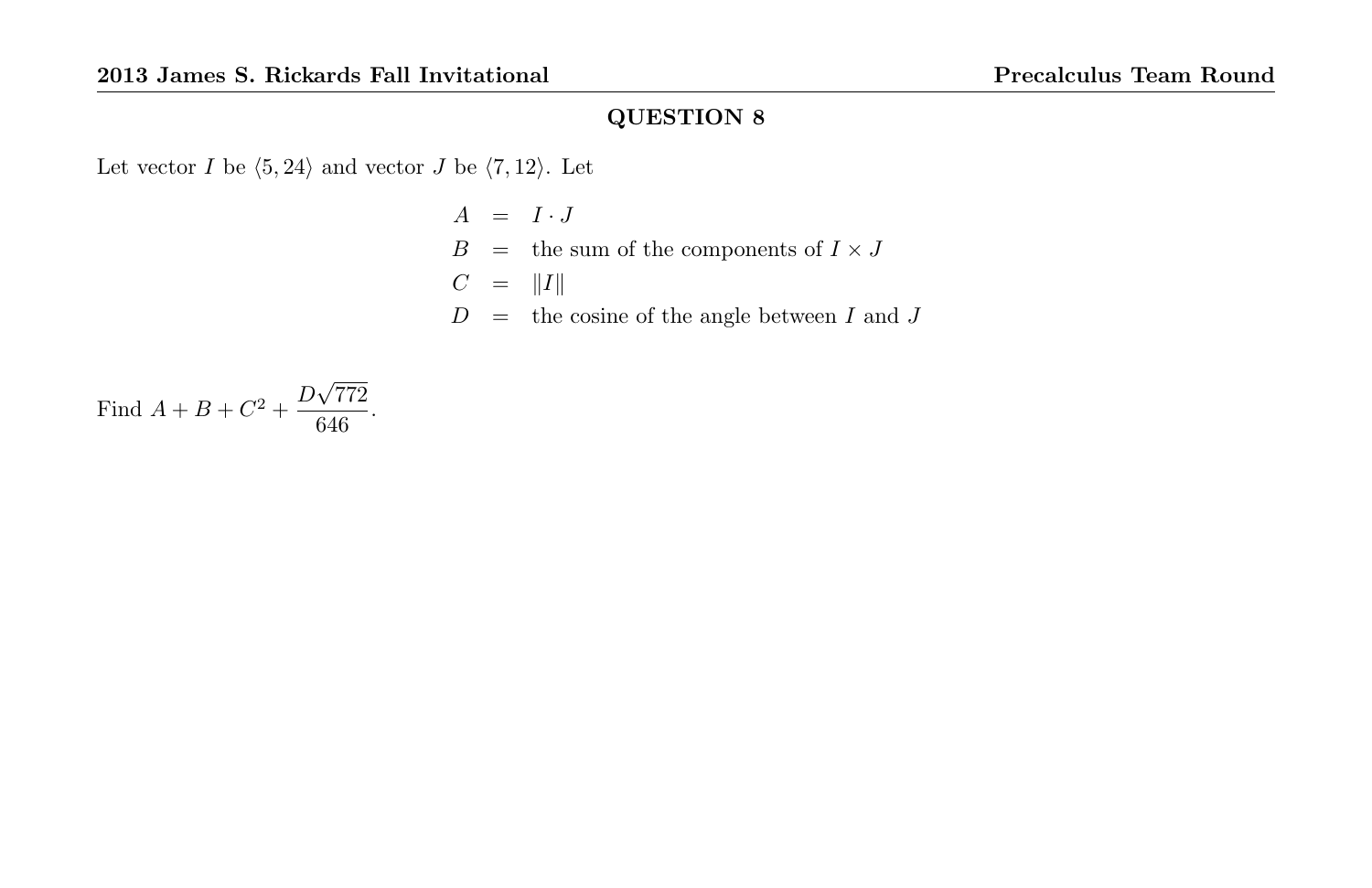Let

$$
A = f\left(\frac{1}{2013}\right) + f\left(\frac{2}{2013}\right) + \dots + f\left(\frac{2013}{2013}\right), \text{ given that } f(x) = \frac{4^x}{4^x + 2}
$$
  

$$
B = \text{the value of } \log_3\left(\frac{3^x}{3^2(3^x + 3^x + 3^x)}\right) \text{ if } x = 2013
$$

Find  $3A - B$ .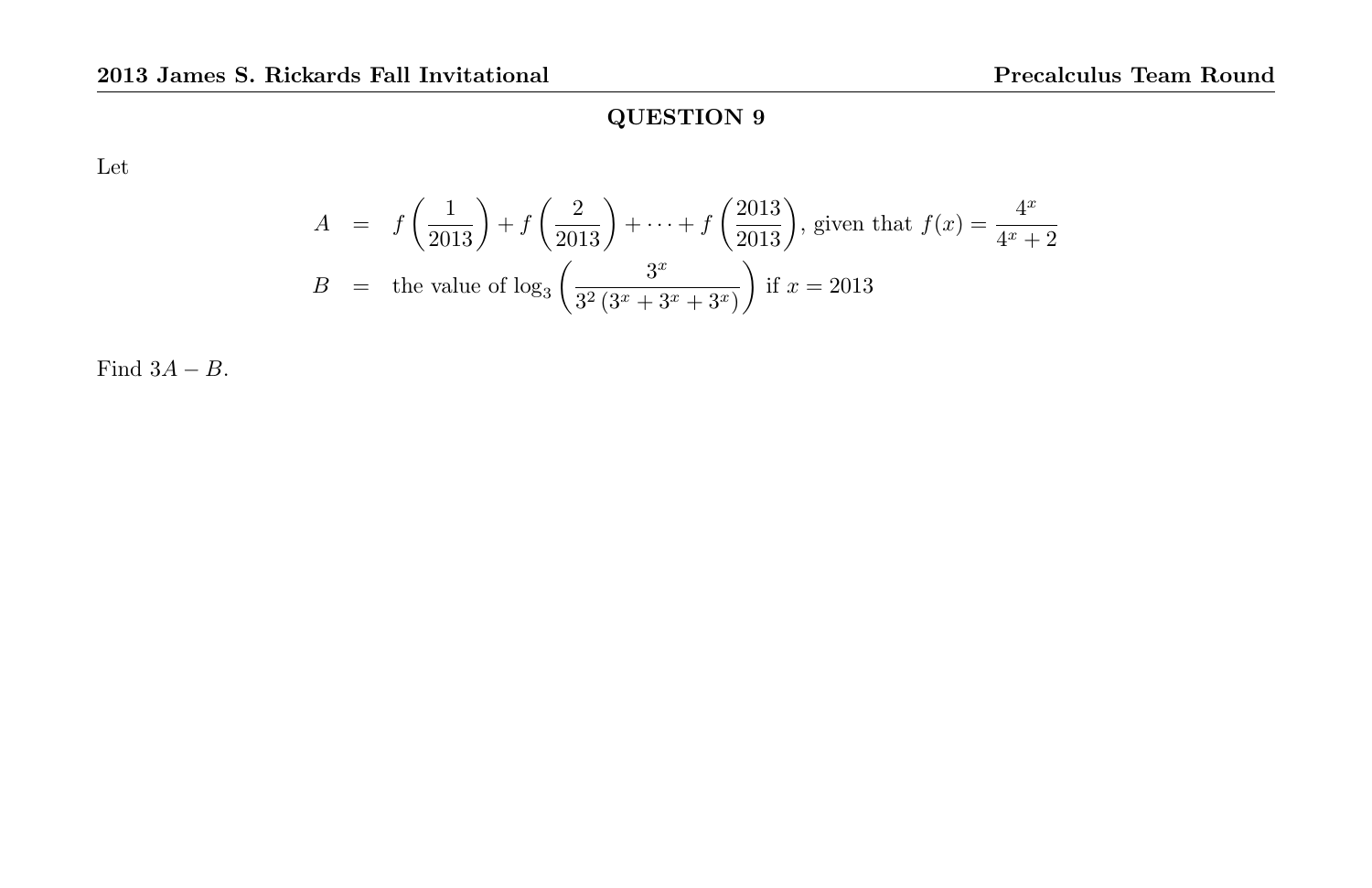Let

 $A =$  the number of positive 4-digit integers such that the digits are strictly increasing from right to left  $B = f(8)$ , given that  $f(x)$  is a polynomial that has the values  $f(3) = 28$ ,  $f(4) = 44$ ,  $f(5) = 72$ ,  $f(6) = 113$ , and  $f(7) = 168$ 

Find  $A + B$ .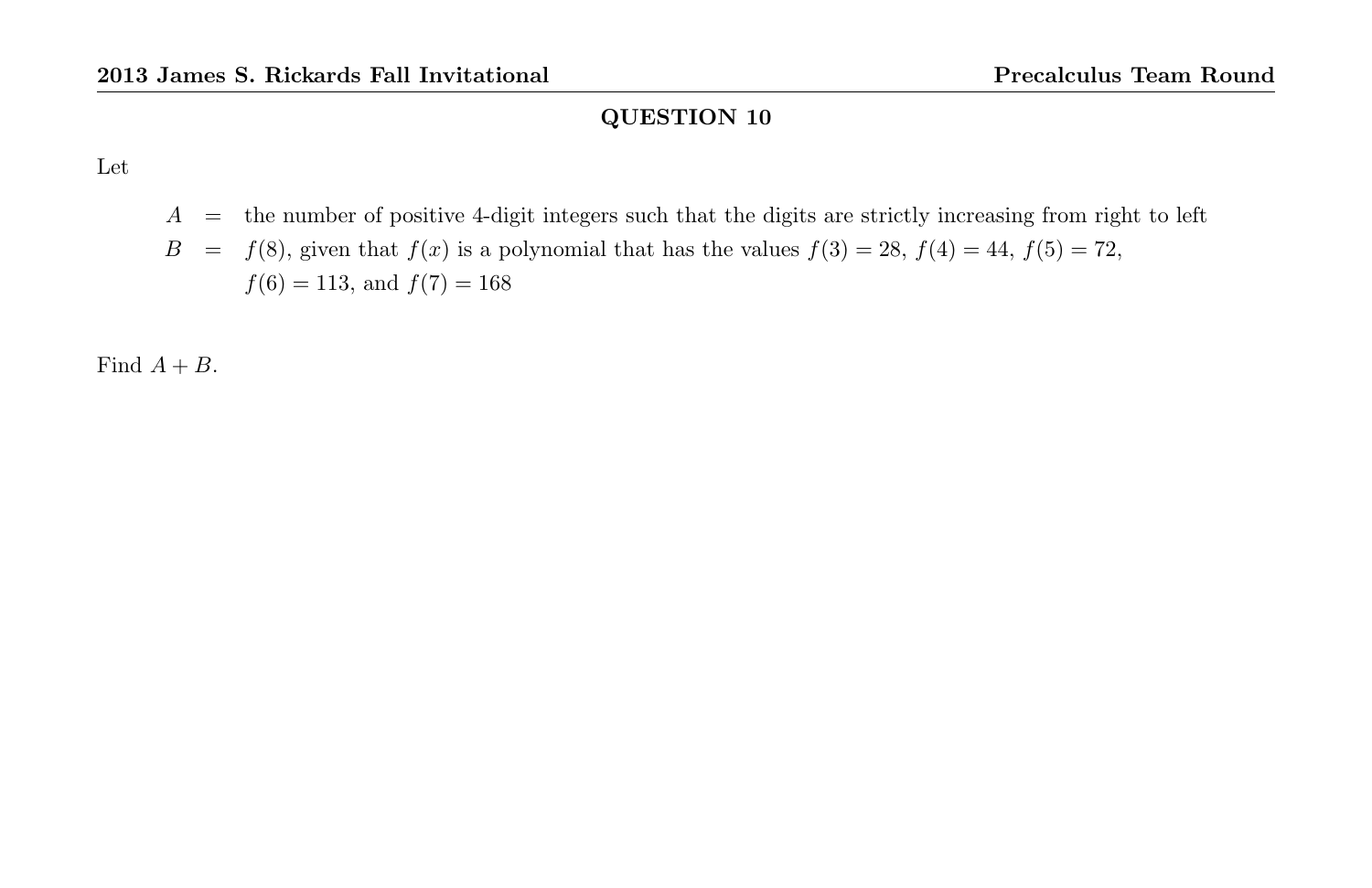Let

- A =  $x + y$ , if x and y are real numbers such that  $\lfloor x + y \rfloor + y = 22.7$  and  $x + y \lfloor x \rfloor = 4.9$
- $B =$  the hypotenuse of a Pythagorean triple with 13 as the shortest side (Hint: notice the following:  $(3, 4, 5)$ ,  $(5, 12, 13), (7, 24, 25), (9, 40, 41), \ldots)$

Find  $A + B$ .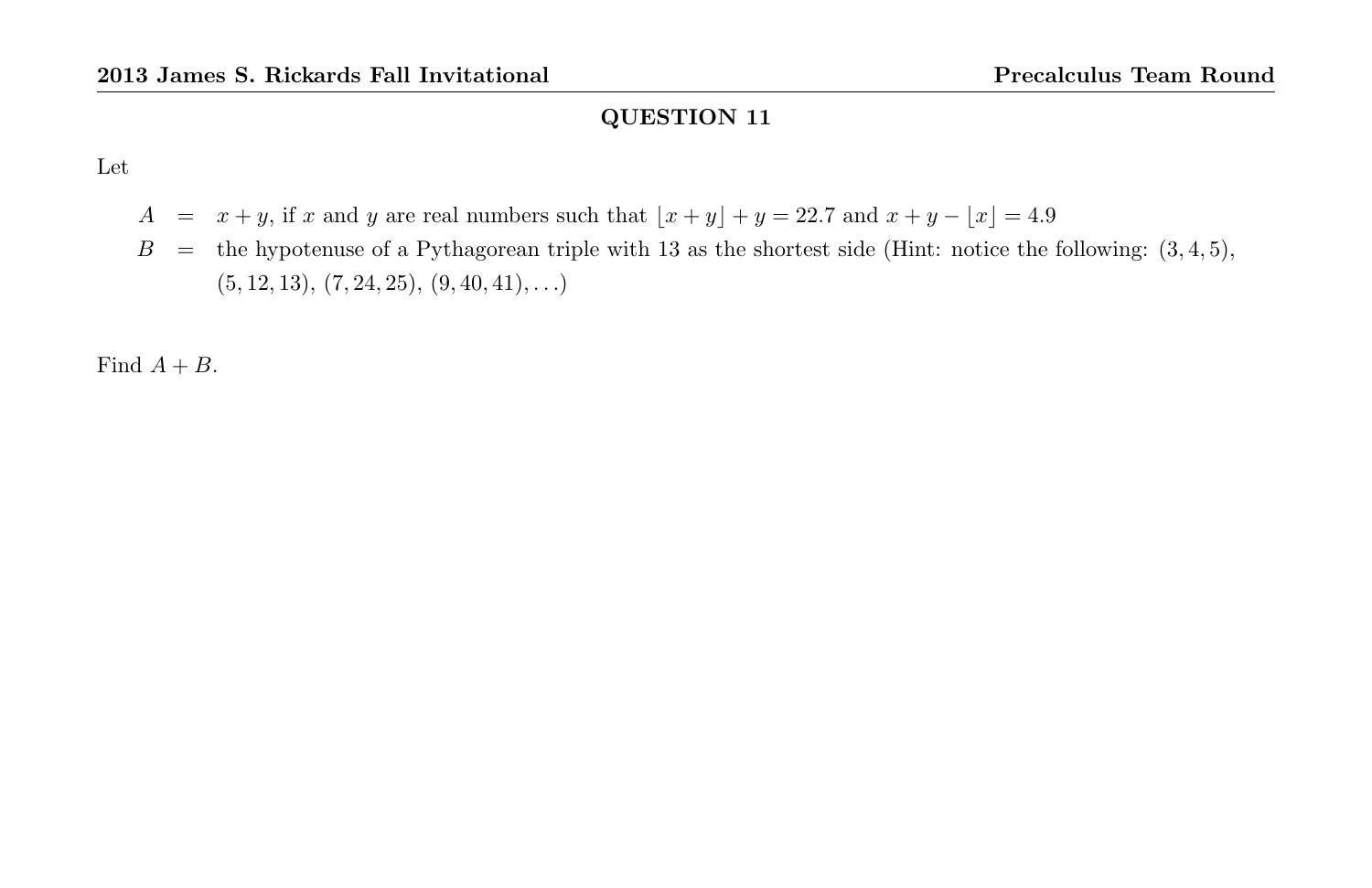For the following question, let the answer of each part be 1 if the graph of a cardioid, 2 if it is a lemniscate, 3 if it is a rose, and 4 if it is none of the above.

> A :  $r = e + e \cos \theta$  $B : r = 2a \cos \theta$ C :  $r^2 = 9\cos 2\theta$  $D : r = \cos \theta$  $E : 2r = 1 + \sin \theta$

Find  $A + B + C + D + E$ .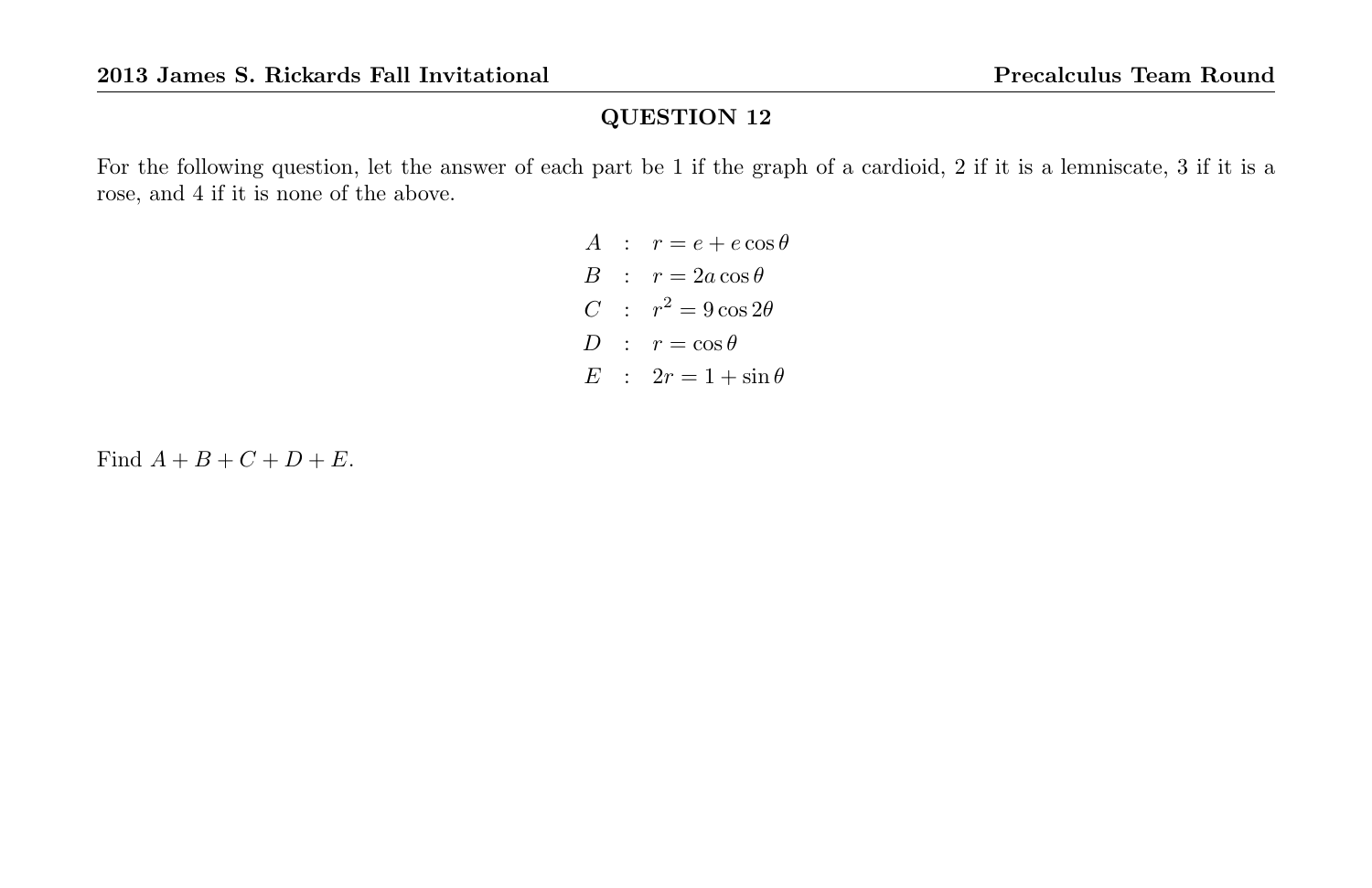Let

$$
A = \sin^4 \frac{\pi}{12} - \cos^4 \frac{\pi}{12}
$$
  
\n
$$
B = \sin^4 \frac{7\pi}{12} + \cos^4 \frac{7\pi}{12}
$$
  
\n
$$
C = \text{the value } a \text{ such that } \frac{\sin^3 x + \cos^3 x}{5 \sin x + 5 \cos x} = \frac{1}{5} - a \sin 2x
$$
  
\n
$$
D = \sin^6 \frac{\pi}{12} + \cos^6 \frac{\pi}{12}
$$

Find 
$$
\frac{10A}{\sqrt{3}} + 80B + 100C + 16D
$$
.